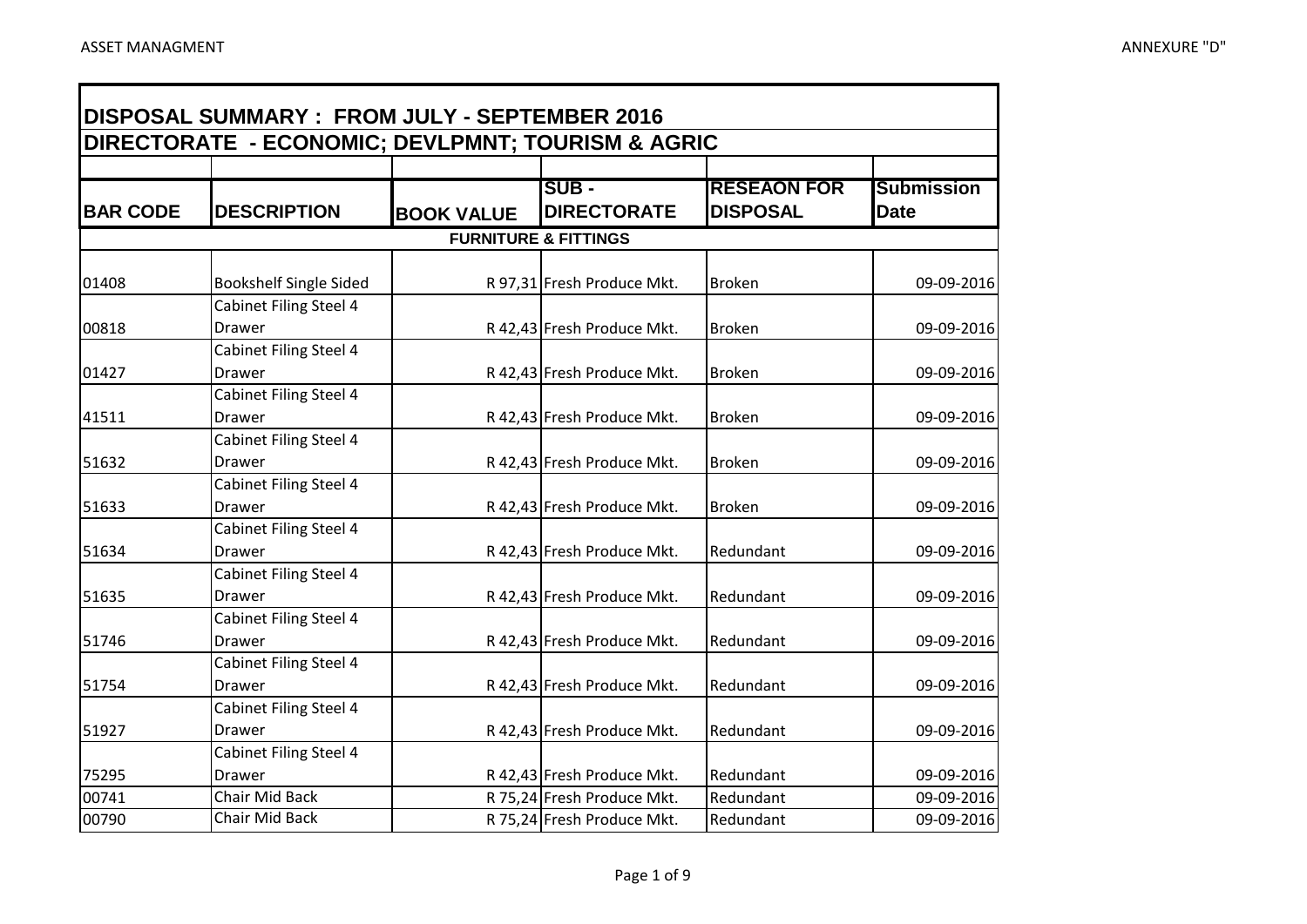Œ

۰

|                 | <b>DISPOSAL SUMMARY: FROM JULY - SEPTEMBER 2016</b> |                   |                                 |                    |                   |  |  |
|-----------------|-----------------------------------------------------|-------------------|---------------------------------|--------------------|-------------------|--|--|
|                 | DIRECTORATE - ECONOMIC; DEVLPMNT; TOURISM & AGRIC   |                   |                                 |                    |                   |  |  |
|                 |                                                     |                   |                                 |                    |                   |  |  |
|                 |                                                     |                   | <b>ISUB -</b>                   | <b>RESEAON FOR</b> | <b>Submission</b> |  |  |
| <b>BAR CODE</b> | <b>DESCRIPTION</b>                                  | <b>BOOK VALUE</b> | <b>DIRECTORATE</b>              | <b>DISPOSAL</b>    | <b>Date</b>       |  |  |
|                 |                                                     |                   | <b>FURNITURE &amp; FITTINGS</b> |                    |                   |  |  |
| 00791           | Chair Mid Back                                      |                   | R 75,24 Fresh Produce Mkt.      | Redundant          | 09-09-2016        |  |  |
| 00793           | Chair Mid Back                                      |                   | R 75,24 Fresh Produce Mkt.      | Redundant          | 09-09-2016        |  |  |
| 00822           | Chair Mid Back                                      |                   | R 75,24 Fresh Produce Mkt.      | Redundant          | 09-09-2016        |  |  |
| 13983           | Chair Mid Back                                      |                   | R 75,24 Fresh Produce Mkt.      | Redundant          | 09-09-2016        |  |  |
| 51756           | Chair Mid Back                                      |                   | R 75,24 Fresh Produce Mkt.      | <b>Broken</b>      | 09-09-2016        |  |  |
| 00900           | Chair Typist                                        |                   | R 53,35 Fresh Produce Mkt.      | <b>Broken</b>      | 09-09-2016        |  |  |
| 51641           | Chair Typist                                        |                   | R 53,35 Fresh Produce Mkt.      | <b>Broken</b>      | 09-09-2016        |  |  |
| 51984           | Chair Typist                                        |                   | R 53,35 Fresh Produce Mkt.      | <b>Broken</b>      | 09-09-2016        |  |  |
|                 | Credenza Wood Sliding                               |                   |                                 |                    |                   |  |  |
| 51750           | Door                                                |                   | R 42,43 Fresh Produce Mkt.      | <b>Broken</b>      | 09-09-2016        |  |  |
|                 | <b>Cupboard Stationery</b>                          |                   |                                 |                    |                   |  |  |
| 51629           | Steel                                               |                   | R 78,04 Fresh Produce Mkt.      | <b>Broken</b>      | 09-09-2016        |  |  |
|                 | <b>Cupboard Stationery</b>                          |                   |                                 |                    |                   |  |  |
| 51630           | Steel                                               |                   | R 78,04 Fresh Produce Mkt.      | <b>Broken</b>      | 09-09-2016        |  |  |
| 85996           | <b>Desk</b>                                         |                   | R 32,82 Fresh Produce Mkt.      | Broken             | 09-09-2016        |  |  |
| 51643           | Desk Double Pedestal                                |                   | R 98,82 Fresh Produce Mkt.      | <b>Broken</b>      | 09-09-2016        |  |  |
| 13969           | Desk Link                                           |                   | R 60,30 Fresh Produce Mkt.      | <b>Broken</b>      | 09-09-2016        |  |  |
| 51929           | Desk Single Pedestal                                |                   | R 98,82 Fresh Produce Mkt.      | <b>Broken</b>      | 09-09-2016        |  |  |
| 81914           | Desk Single Pedestal                                |                   | R 98,82 Fresh Produce Mkt.      | Redundant          | 09-09-2016        |  |  |
| 00783           | Desk Wood                                           |                   | R 98,82 Fresh Produce Mkt.      | Redundant          | 09-09-2016        |  |  |
| 13635           | Pedestal 3 Drawer                                   |                   | R 98,82 Fresh Produce Mkt.      | Redundant          | 09-09-2016        |  |  |
|                 | Pedestal Mobile 3                                   |                   |                                 |                    |                   |  |  |
| 51928           | Drawer                                              |                   | R 98,82 Fresh Produce Mkt.      | Redundant          | 09-09-2016        |  |  |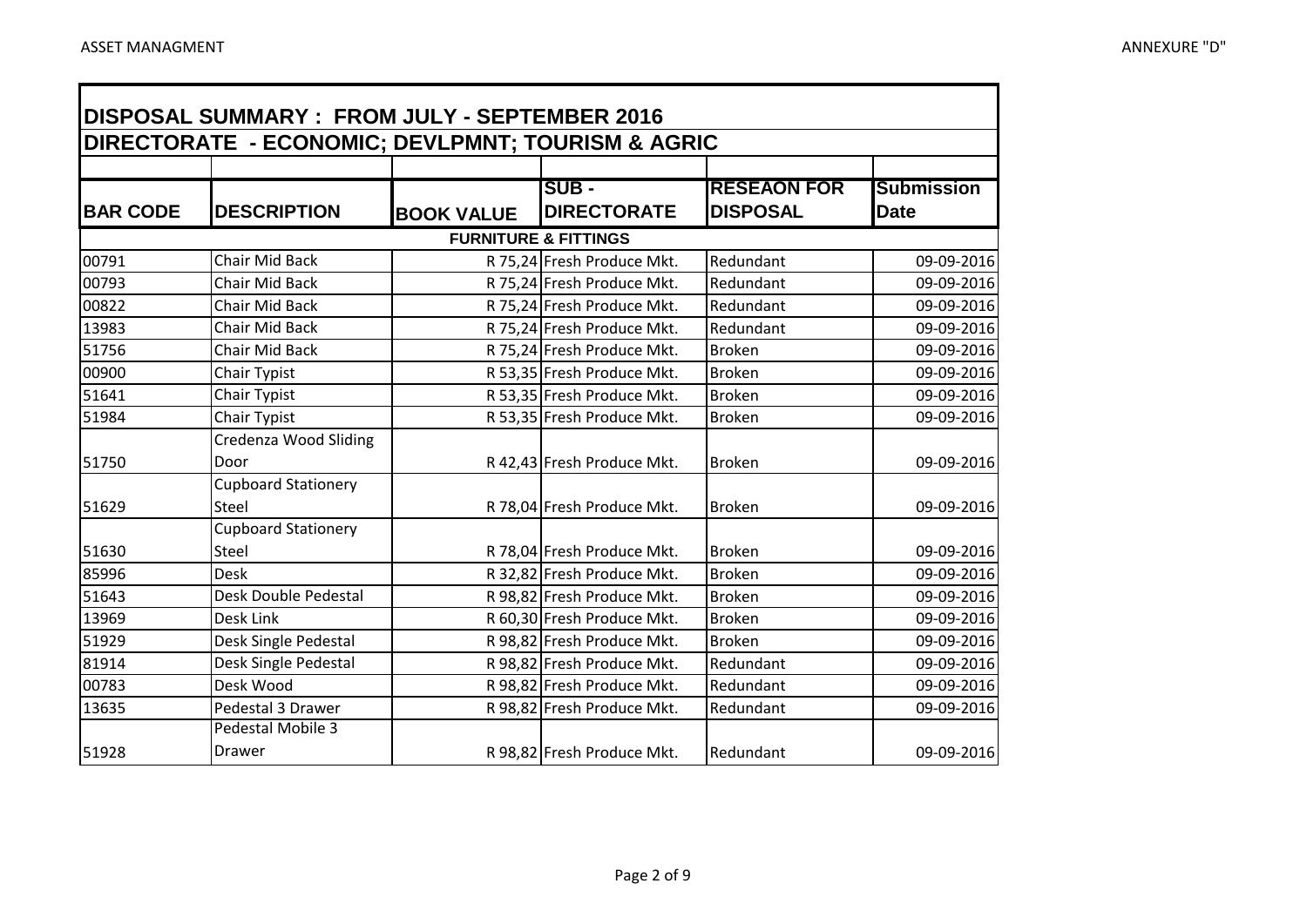**TE** 

÷

| <b>DISPOSAL SUMMARY: FROM JULY - SEPTEMBER 2016</b><br>DIRECTORATE - ECONOMIC; DEVLPMNT; TOURISM & AGRIC |                               |                   |                                     |                                       |                                  |  |
|----------------------------------------------------------------------------------------------------------|-------------------------------|-------------------|-------------------------------------|---------------------------------------|----------------------------------|--|
|                                                                                                          |                               |                   |                                     |                                       |                                  |  |
| <b>BAR CODE</b>                                                                                          | <b>DESCRIPTION</b>            | <b>BOOK VALUE</b> | <b>ISUB -</b><br><b>DIRECTORATE</b> | <b>RESEAON FOR</b><br><b>DISPOSAL</b> | <b>Submission</b><br><b>Date</b> |  |
|                                                                                                          |                               |                   | <b>FURNITURE &amp; FITTINGS</b>     |                                       |                                  |  |
| 93583                                                                                                    | Stand Coat & Hat              |                   | R 15,55 Fresh Produce Mkt.          | Redundant                             | 09-09-2016                       |  |
| 00801                                                                                                    | <b>Stand Computer</b>         |                   | R 49,37 Fresh Produce Mkt.          | Redundant                             | 09-09-2016                       |  |
| A2516                                                                                                    | <b>Stand Computer</b>         |                   | R 49,37 Fresh Produce Mkt.          | Redundant                             | 09-09-2016                       |  |
| 51757                                                                                                    | <b>Table Desk Side</b>        |                   | R 78,04 Fresh Produce Mkt.          | Redundant                             | 09-09-2016                       |  |
| 51759                                                                                                    | <b>Table Desk Side</b>        |                   | R 78,04 Fresh Produce Mkt.          | Redundant                             | 09-09-2016                       |  |
| 51761                                                                                                    | <b>Table Desk Side</b>        |                   | R 78,04 Fresh Produce Mkt.          | Redundant                             | 09-09-2016                       |  |
| 51764                                                                                                    | <b>Table Desk Side</b>        |                   | R 78,04 Fresh Produce Mkt.          | Redundant                             | 09-09-2016                       |  |
| 51644                                                                                                    | <b>Table School</b>           |                   | R 21,64 Fresh Produce Mkt.          | <b>Broken</b>                         | 09-09-2016                       |  |
| 13829                                                                                                    | <b>Table Trapezoid</b>        |                   | R 41,02 Fresh Produce Mkt.          | <b>Broken</b>                         | 09-09-2016                       |  |
| 92661                                                                                                    | <b>Table Wood</b>             |                   | R 90,38 Fresh Produce Mkt.          | <b>Broken</b>                         | 09-09-2016                       |  |
| 51882                                                                                                    | Chair High Back Leather       |                   | R 25,47 Fresh Produce Mkt.          | <b>Broken</b>                         | 09-09-2016                       |  |
| 51755                                                                                                    | Credenza Wood Sliding<br>Door |                   | R 42,36 Fresh Produce Mkt.          | <b>Broken</b>                         | 09-09-2016                       |  |
| 51760                                                                                                    | <b>Table Desk Side</b>        |                   | R 78,04 Fresh Produce Mkt.          | <b>Broken</b>                         | 09-09-2016                       |  |
|                                                                                                          |                               | R 2,860,68        |                                     |                                       |                                  |  |
|                                                                                                          |                               |                   | <b>EQUIPMENT</b>                    |                                       |                                  |  |
| 51480                                                                                                    | Monitor                       |                   | R 44,77 Fruit Produce Mkt           | Unservicable                          | 09-09-2016                       |  |
| 51631                                                                                                    | Monitor                       |                   | R 44,77 Fruit Produce Mkt           | Unservicable                          | 09-09-2016                       |  |
| 51739                                                                                                    | Monitor                       |                   | R 44,77 Fruit Produce Mkt           | Unservicable                          | 09-09-2016                       |  |
| 51742                                                                                                    | Monitor                       |                   | R 44,77 Fruit Produce Mkt           | Unservicable                          | 09-09-2016                       |  |
| 51768                                                                                                    | Monitor                       |                   | R 44,77 Fruit Produce Mkt           | Unservicable                          | 09-09-2016                       |  |
| 51780                                                                                                    | Monitor                       |                   | R 44,77 Fruit Produce Mkt           | Unservicable                          | 09-09-2016                       |  |
| 51781                                                                                                    | Monitor                       |                   | R 44,77 Fruit Produce Mkt           | Unservicable                          | 09-09-2016                       |  |
| 51785                                                                                                    | Monitor                       |                   | R 44,77 Fruit Produce Mkt           | Unservicable                          | 09-09-2016                       |  |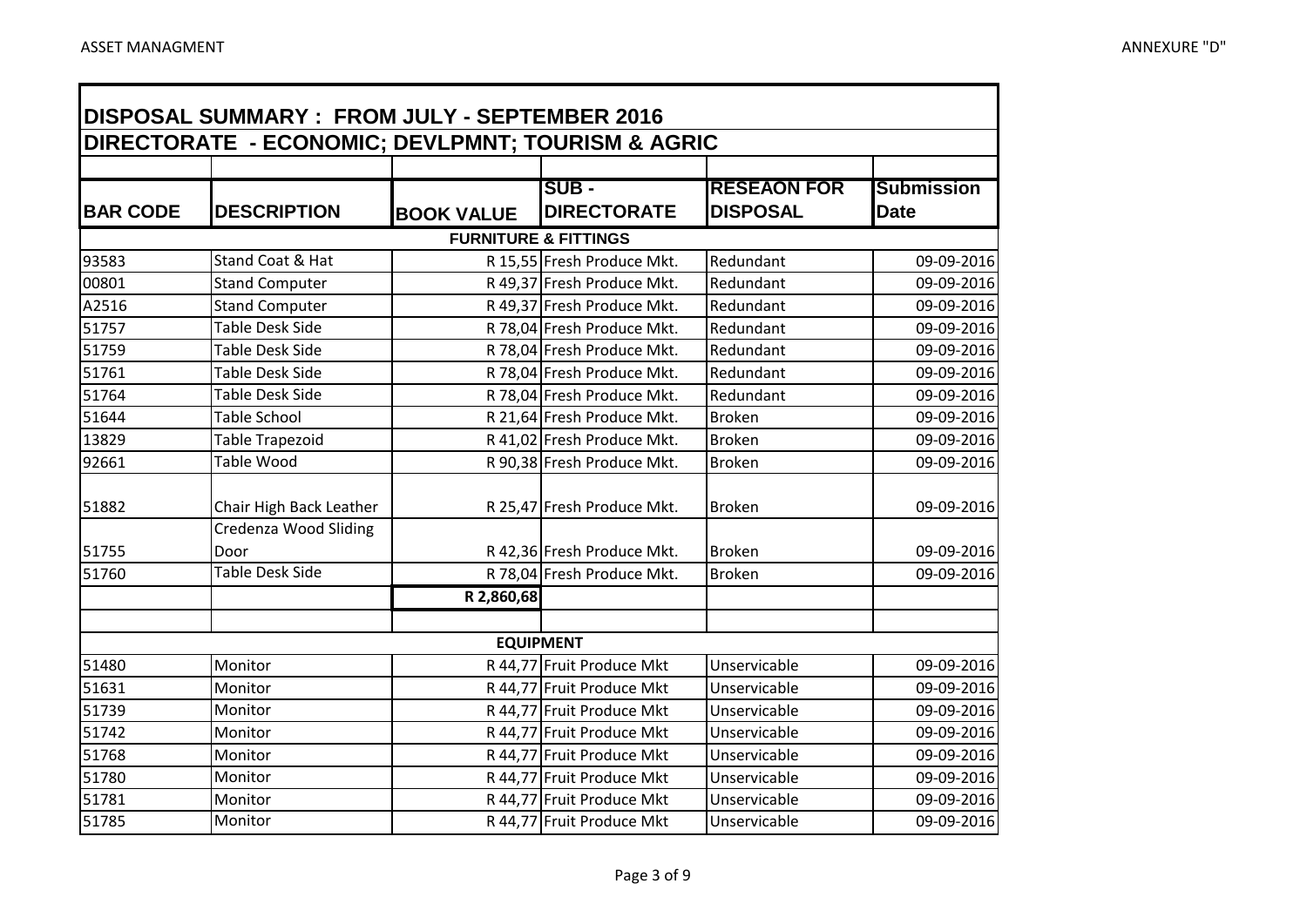- IT

۰

| <b>DISPOSAL SUMMARY: FROM JULY - SEPTEMBER 2016</b> |                                                   |                   |                            |                    |                   |  |
|-----------------------------------------------------|---------------------------------------------------|-------------------|----------------------------|--------------------|-------------------|--|
|                                                     | DIRECTORATE - ECONOMIC; DEVLPMNT; TOURISM & AGRIC |                   |                            |                    |                   |  |
|                                                     |                                                   |                   |                            |                    |                   |  |
|                                                     |                                                   |                   | <b>SUB -</b>               | <b>RESEAON FOR</b> | <b>Submission</b> |  |
| <b>BAR CODE</b>                                     | <b>DESCRIPTION</b>                                | <b>BOOK VALUE</b> | <b>DIRECTORATE</b>         | <b>DISPOSAL</b>    | <b>Date</b>       |  |
|                                                     |                                                   |                   | <b>EQUIPMENT</b>           |                    |                   |  |
| 51902                                               | Monitor                                           |                   | R 44,77 Fruit Produce Mkt  | Unservicable       | 09-09-2016        |  |
| 51903                                               | Monitor                                           |                   | R 44,77 Fruit Produce Mkt  | Unservicable       | 09-09-2016        |  |
| 51904                                               | Monitor                                           |                   | R 44,77 Fruit Produce Mkt  | Unservicable       | 09-09-2016        |  |
| 51906                                               | Monitor                                           |                   | R 44,77 Fruit Produce Mkt  | Unservicable       | 09-09-2016        |  |
| 51932                                               | Monitor                                           |                   | R 44,77 Fruit Produce Mkt  | Unservicable       | 09-09-2016        |  |
| 51777                                               | <b>Printer Dot Matrix</b>                         |                   | R 53,33 Fruit Produce Mkt  | Unservicable       | 09-09-2016        |  |
| 51695                                               | Printer Epson                                     |                   | R 53,33 Fruit Produce Mkt  | Unservicable       | 09-09-2016        |  |
| 51741                                               | Printer Epson                                     |                   | R 53,33 Fruit Produce Mkt  | Unservicable       | 09-09-2016        |  |
| 51751                                               | Printer Epson                                     |                   | R 53,33 Fruit Produce Mkt  | Unservicable       | 09-09-2016        |  |
| 51753                                               | Printer Epson                                     |                   | R 53,33 Fruit Produce Mkt  | Unservicable       | 09-09-2016        |  |
| 51784                                               | Printer Epson                                     |                   | R 53,33 Fruit Produce Mkt  | Unservicable       | 09-09-2016        |  |
| 51931                                               | Printer Epson                                     |                   | R 53,33 Fruit Produce Mkt  | Unservicable       | 09-09-2016        |  |
| 51651                                               | Printer Hp Laserjet                               |                   | R 53,33 Fruit Produce Mkt  | Unservicable       | 09-09-2016        |  |
|                                                     | <b>Machine Counting</b>                           |                   |                            |                    |                   |  |
| 92632                                               | <b>Banknotes</b>                                  |                   | R 84,21 Fruit Produce Mkt  | Unservicable       | 09-09-2016        |  |
| 51636                                               | Facsimile                                         |                   | R 59,22 Fruit Produce Mkt  | Unservicable       | 09-09-2016        |  |
|                                                     | Facsimile/Copier/ Printer                         |                   |                            |                    |                   |  |
| 51766                                               | Combo                                             |                   | R 59,22 Fruit Produce Mkt  | Unservicable       | 09-09-2016        |  |
| 92636                                               | Laminator                                         |                   | R 61,04 Fruit Produce Mkt  | Unservicable       | 09-09-2016        |  |
| 92653                                               | Photo Printer                                     |                   | R 24,15 Fruit Produce Mkt  | Unservicable       | 09-09-2016        |  |
| 51771                                               | Monitor                                           |                   | R 44,77 Fruit Produce Mkt  | Unservicable       | 09-09-2016        |  |
| 51772                                               | Monitor                                           |                   | R 44,77 Fruit Produce Mkt  | Unservicable       | 09-09-2016        |  |
| 51734                                               | <b>Computer Terminal</b>                          |                   | R 119,35 Fruit Produce Mkt | Unservicable       | 09-09-2016        |  |
| 51736                                               | <b>Computer Terminal</b>                          |                   | R 119,35 Fruit Produce Mkt | Unservicable       | 09-09-2016        |  |
| 51774                                               | <b>Computer Terminal</b>                          |                   | R 119,35 Fruit Produce Mkt | Unservicable       | 09-09-2016        |  |
| 51776                                               | <b>Computer Terminal</b>                          |                   | R 119,35 Fruit Produce Mkt | Unservicable       | 09-09-2016        |  |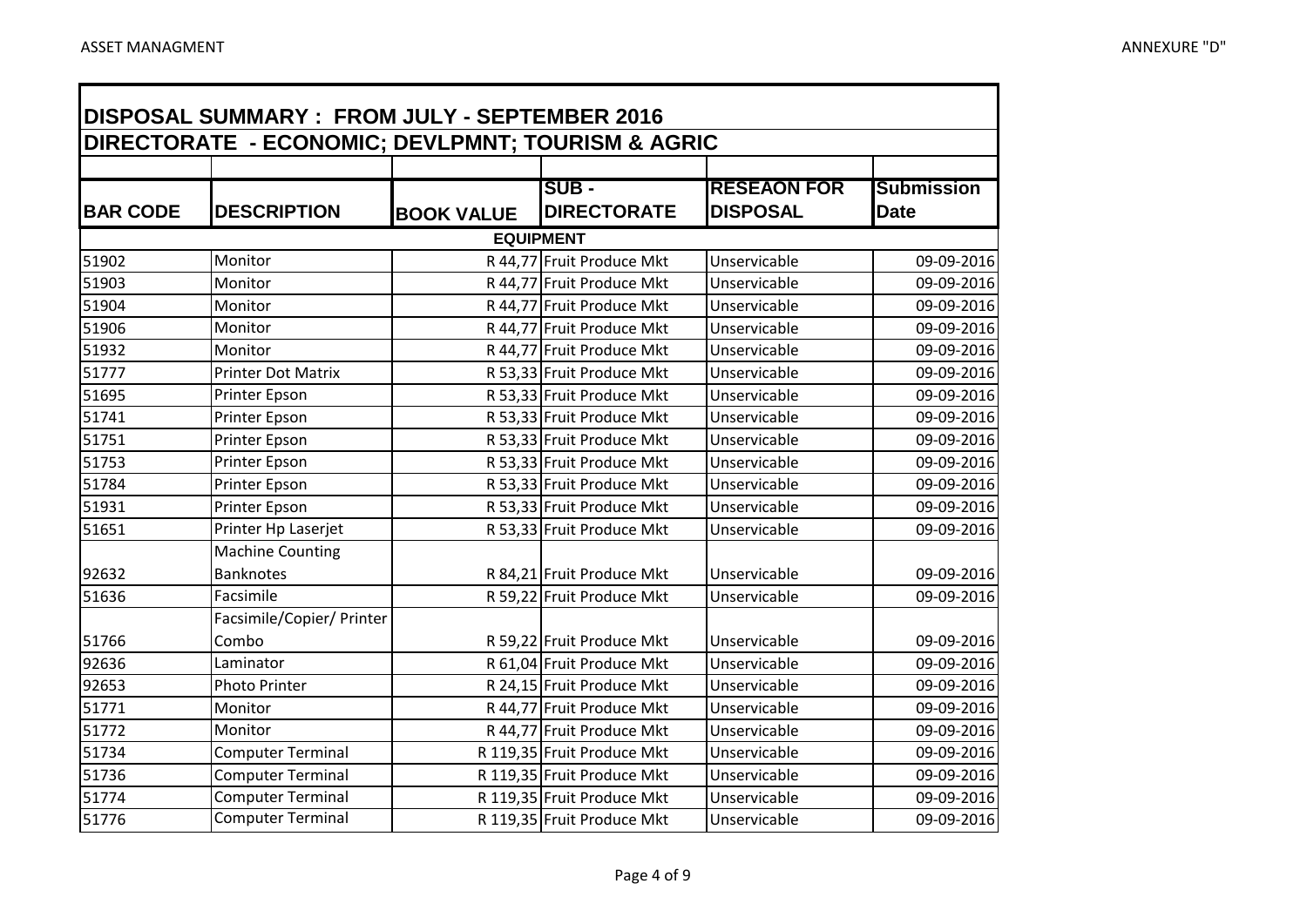**TE** 

÷

| DISPOSAL SUMMARY : FROM JULY - SEPTEMBER 2016 |                                                   |                   |                                 |                    |                   |  |
|-----------------------------------------------|---------------------------------------------------|-------------------|---------------------------------|--------------------|-------------------|--|
|                                               | DIRECTORATE - ECONOMIC; DEVLPMNT; TOURISM & AGRIC |                   |                                 |                    |                   |  |
|                                               |                                                   |                   |                                 |                    |                   |  |
|                                               |                                                   |                   | <b>ISUB -</b>                   | <b>RESEAON FOR</b> | <b>Submission</b> |  |
| <b>BAR CODE</b>                               | <b>DESCRIPTION</b>                                | <b>BOOK VALUE</b> | <b>DIRECTORATE</b>              | <b>DISPOSAL</b>    | <b>Date</b>       |  |
|                                               |                                                   |                   | <b>EQUIPMENT</b>                |                    |                   |  |
| 51669                                         | <b>Computer Terminal</b>                          |                   | R 119,35 Fruit Produce Mkt      | Unservicable       | 09-09-2016        |  |
| 51683                                         | <b>Computer Terminal</b>                          |                   | R 119,35 Fruit Produce Mkt      | Unservicable       | 09-09-2016        |  |
| 51690                                         | <b>Computer Terminal</b>                          |                   | R 119,35 Fruit Produce Mkt      | Unservicable       | 09-09-2016        |  |
| 51697                                         | <b>Computer Terminal</b>                          |                   | R 119,35 Fruit Produce Mkt      | Unservicable       | 09-09-2016        |  |
| 51794                                         | <b>Computer Terminal</b>                          |                   | R 119,35 Fruit Produce Mkt      | Unservicable       | 09-09-2016        |  |
| 51798                                         | <b>Computer Terminal</b>                          |                   | R 119,35 Fruit Produce Mkt      | Unservicable       | 09-09-2016        |  |
| 51910                                         | <b>Computer Terminal</b>                          |                   | R 119,35 Fruit Produce Mkt      | Unservicable       | 09-09-2016        |  |
| 51914                                         | <b>Computer Terminal</b>                          |                   | R 119,35 Fruit Produce Mkt      | Unservicable       | 09-09-2016        |  |
| 51673                                         | <b>Computer Terminal</b>                          |                   | R 119,35 Fruit Produce Mkt      | Unservicable       | 09-09-2016        |  |
| 51933                                         | <b>Computer Terminal</b>                          |                   | R 119,35 Fruit Produce Mkt      | Unservicable       | 09-09-2016        |  |
| 51793                                         | Monitor                                           |                   | R 44,77 Fruit Produce Mkt       | Unservicable       | 09-09-2016        |  |
| 51671                                         | <b>Scanner Hand Held</b>                          |                   | R 472,01 Fruit Produce Mkt      | Unservicable       | 09-09-2016        |  |
| 51688                                         | <b>Scanner Hand Held</b>                          |                   | R 472,01 Fruit Produce Mkt      | Unservicable       | 09-09-2016        |  |
|                                               |                                                   | R 4,045,72        |                                 |                    |                   |  |
|                                               |                                                   |                   |                                 |                    |                   |  |
|                                               |                                                   |                   |                                 |                    |                   |  |
|                                               | DIRECTORATE - CORPORATE SERVICES                  |                   |                                 |                    |                   |  |
|                                               |                                                   |                   |                                 |                    |                   |  |
|                                               |                                                   |                   | <b>SUB -</b>                    | <b>RESEAON FOR</b> | <b>Submission</b> |  |
| <b>BAR CODE</b>                               | <b>DESCRIPTION</b>                                | <b>BOOK VALUE</b> | <b>DIRECTORATE</b>              | <b>DISPOSAL</b>    | <b>Date</b>       |  |
|                                               |                                                   | <b>EQUIPMENT</b>  |                                 |                    |                   |  |
| A5987                                         | Laptop                                            |                   | R 1,425,00 Councillor's Support | Purchased          | 25-07-2016        |  |
| A4046                                         | Laptop                                            |                   | R 1,425,00 Councillor's Support | Purchased          | 25-07-2016        |  |
| B1589                                         | Laptop                                            |                   | R 1,425,00 Councillor's Support | Purchased          | 25-07-2016        |  |
| A4065                                         | Laptop                                            |                   | R 1,425,00 Councillor's Support | Purchased          | 25-07-2016        |  |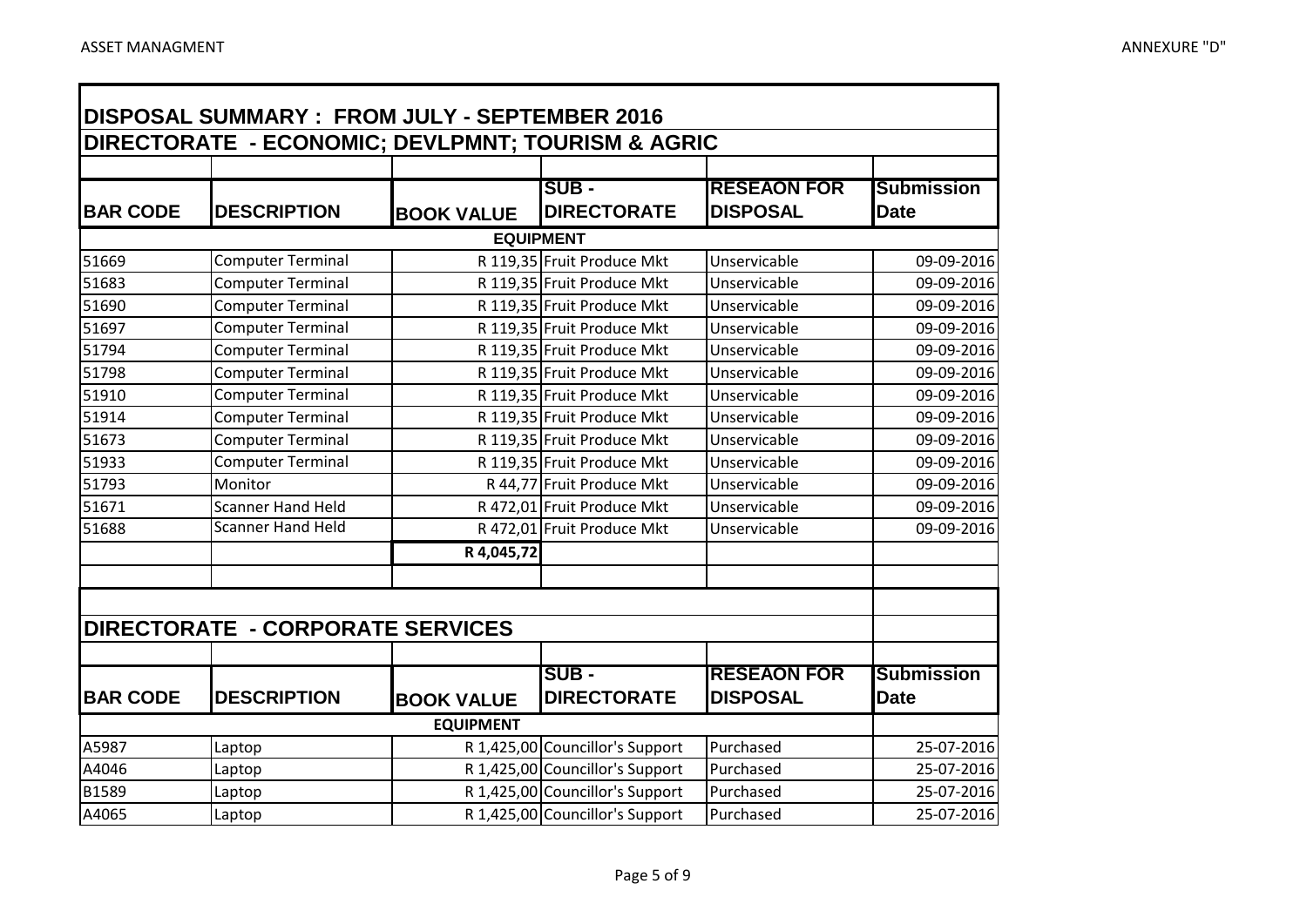| B1589           | Laptop                                                                                  |                   | R 1,425,00 Councillor's Support | Purchased          | 25-07-2016        |
|-----------------|-----------------------------------------------------------------------------------------|-------------------|---------------------------------|--------------------|-------------------|
| B1560           | Laptop                                                                                  |                   | R 1,425,00 Councillor's Support | Purchased          | 25-07-2016        |
| A5891           | Laptop                                                                                  |                   | R 1,425,00 Councillor's Support | Purchased          | 25-07-2016        |
| A9759           | Laptop                                                                                  |                   | R 1,425,00 Councillor's Support | Purchased          | 25-07-2016        |
| B1576           | Laptop                                                                                  |                   | R 1,425,00 Councillor's Support | Purchased          | 25-07-2016        |
| B1580           | Laptop                                                                                  |                   | R 1,425,00 Councillor's Support | Purchased          | 25-07-2016        |
| B1551           | Laptop                                                                                  |                   | R 1,425,00 Councillor's Support | Purchased          | 25-07-2016        |
| A4069           | Laptop                                                                                  |                   | R 1,425,00 Councillor's Support | Purchased          | 25-07-2016        |
| B1561           | Laptop                                                                                  |                   | R 1,425,00 Councillor's Support | Purchased          | 25-07-2016        |
| <b>B1556</b>    | Laptop                                                                                  |                   | R 1,425,00 Councillor's Support | Purchased          | 25-07-2016        |
| A5887           | Laptop                                                                                  |                   | R 1,425,00 Councillor's Support | Purchased          | 25-07-2016        |
| B2005           | Laptop                                                                                  |                   | R 1,425,00 Councillor's Support | Purchased          | 25-07-2016        |
| A9750           | Laptop                                                                                  |                   | R 1,425,00 Councillor's Support | Purchased          | 25-07-2016        |
| B1569           | Laptop                                                                                  |                   | R 1,425,00 Councillor's Support | Purchased          | 25-07-2016        |
| B2008           | Laptop                                                                                  |                   | R 1,425,00 Councillor's Support | Purchased          | 25-07-2016        |
| A5985           | Laptop                                                                                  |                   | R 1,425,00 Councillor's Support | Purchased          | 25-07-2016        |
| B1588           | Laptop                                                                                  |                   | R 1,425,00 Councillor's Support | Purchased          | 25-07-2016        |
| B7370           | Tablet                                                                                  |                   | R 1,356,98 Councillor's Support | Purchased          | 25-07-2016        |
| <b>B9580</b>    | Laptop                                                                                  |                   | R 4,125,36 Councillor's Support | Purchased          | 25-07-2016        |
| C1742           | Laptop                                                                                  |                   | R 4,569,36 Councillor's Support | Purchased          | 25-07-2016        |
| B2016           | Laptop                                                                                  |                   | R 1,425,00 Councillor's Support | Purchased          | 25-07-2016        |
| B1558           | Laptop                                                                                  |                   | R 1,425,00 Councillor's Support | Purchased          | 25-07-2016        |
| A4066           | Laptop                                                                                  |                   | R 1,425,00 Councillor's Support | Purchased          | 25-07-2016        |
| A4068           | Laptop                                                                                  |                   | R 1,425,00 Councillor's Support | Purchased          | 25-07-2016        |
|                 | DISPOSAL SUMMARY: FROM JULY - SEPTEMBER 2016<br><b>DIRECTORATE - CORPORATE SERVICES</b> |                   |                                 |                    |                   |
|                 |                                                                                         |                   |                                 |                    |                   |
|                 |                                                                                         |                   | <b>ISUB -</b>                   | <b>RESEAON FOR</b> | <b>Submission</b> |
| <b>BAR CODE</b> | <b>DESCRIPTION</b>                                                                      | <b>BOOK VALUE</b> | <b>DIRECTORATE</b>              | <b>DISPOSAL</b>    | <b>Date</b>       |
|                 |                                                                                         |                   | <b>EQUIPMENT</b>                |                    |                   |
| B2009           | Laptop                                                                                  |                   | R 1,425,00 Councillor's Support | Purchased          | 25-07-2016        |
| A9746           | Laptop                                                                                  |                   | R 1,425,00 Councillor's Support | Purchased          | 25-07-2016        |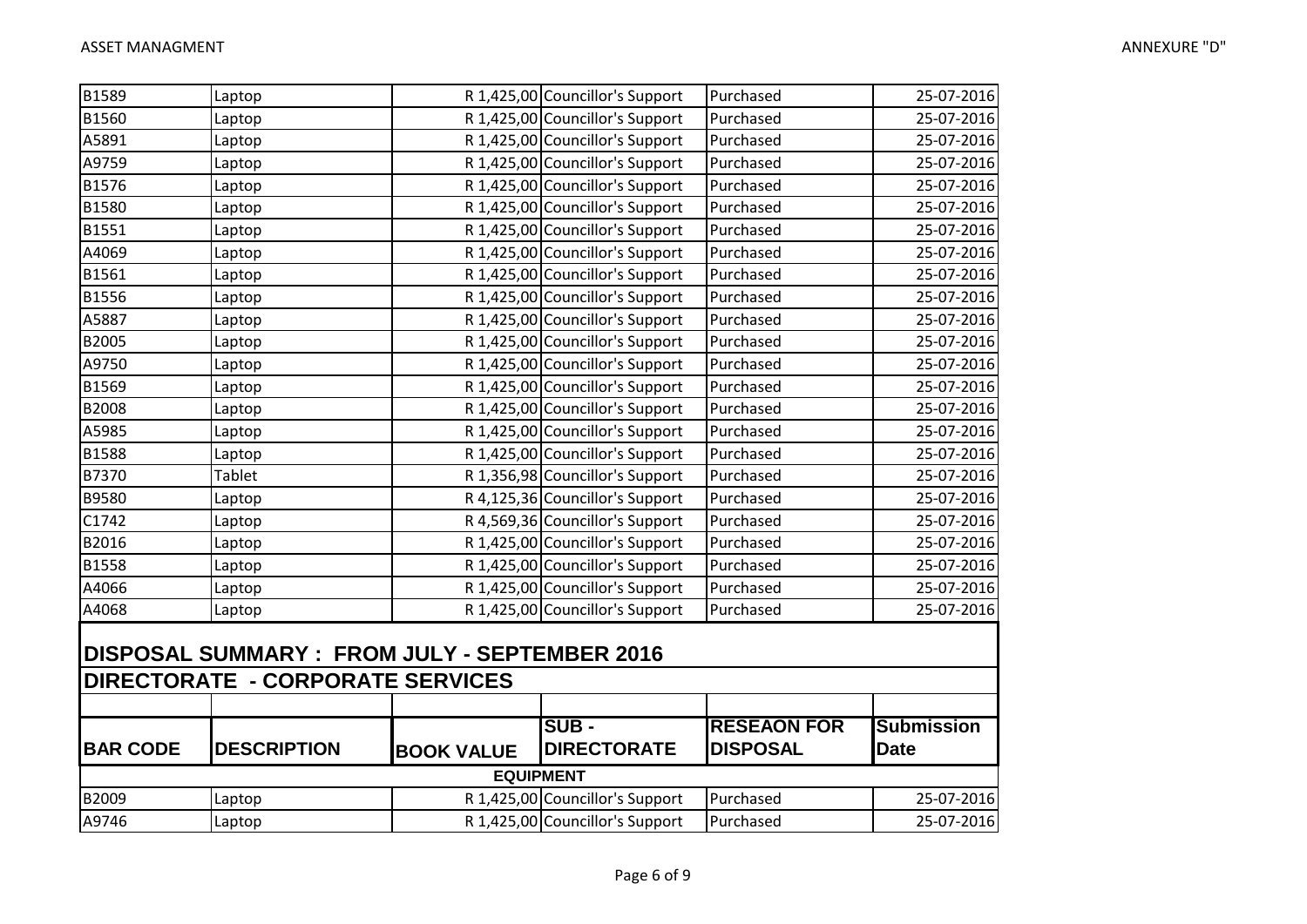| B1583           | Laptop                                              |                                 | R 1,425,00 Councillor's Support | Purchased          | 25-07-2016        |
|-----------------|-----------------------------------------------------|---------------------------------|---------------------------------|--------------------|-------------------|
| B1584           | Laptop                                              |                                 | R 4,859,63 Councillor's Support | Purchased          | 25-07-2016        |
| B1573           | Laptop                                              |                                 | R 4,859,63 Councillor's Support | Purchased          | 25-07-2016        |
| B1550           | Laptop                                              |                                 | R 1,425,00 Councillor's Support | Purchased          | 25-08-2016        |
| A4071           | Laptop                                              |                                 | R 1,425,00 Councillor's Support | Purchased          | 25-08-2016        |
| B1587           | Laptop                                              |                                 | R 1,425,00 Councillor's Support | Purchased          | 25-08-2016        |
| A9756           | Laptop                                              |                                 | R 1,425,00 Councillor's Support | Purchased          | 25-08-2016        |
| B4482           | Laptop                                              |                                 | R 2,450,00 Councillor's Support | Purchased          | 25-08-2016        |
| B2006           | Laptop                                              |                                 | R 1,425,00 Councillor's Support | Purchased          | 25-08-2016        |
| A5585           | Laptop                                              |                                 | R 1,425,00 Councillor's Support | Purchased          | 25-08-2016        |
| B1572           | Laptop                                              |                                 | R 1,425,00 Councillor's Support | Purchased          | 25-08-2016        |
| C5591           | Laptop                                              |                                 | R 5,638,54 Councillor's Support | Purchased          | 25-08-2016        |
| A9748           | Laptop                                              |                                 | R 1,425,00 Councillor's Support | Purchased          | 25-08-2016        |
| A5957           | Laptop                                              |                                 | R 1,425,00 Councillor's Support | Purchased          | 25-08-2016        |
| B1584           | Laptop                                              |                                 | R 1,425,00 Councillor's Support | Purchased          | 25-08-2016        |
| A4074           | Laptop                                              |                                 | R 1,425,00 Councillor's Support | Purchased          | 25-08-2016        |
| A4064           | Laptop                                              |                                 | R 1,425,00 Councillor's Support | Purchased          | 25-08-2016        |
| B1577           | Laptop                                              |                                 | R 1,425,00 Councillor's Support | Purchased          | 25-08-2016        |
| B2001           | Laptop                                              |                                 | R 1,425,00 Councillor's Support | Purchased          | 25-08-2016        |
|                 |                                                     | R 87,709,50                     |                                 |                    |                   |
|                 |                                                     |                                 |                                 |                    |                   |
|                 |                                                     |                                 |                                 |                    |                   |
|                 | <b>DISPOSAL SUMMARY: FROM JULY - SEPTEMBER 2016</b> |                                 |                                 |                    |                   |
|                 | <b>DIRECTORATE - HUMAN SETTLEMENTS</b>              |                                 |                                 |                    |                   |
|                 |                                                     |                                 |                                 |                    |                   |
|                 |                                                     |                                 | <b>SUB -</b>                    | <b>RESEAON FOR</b> | <b>Submission</b> |
| <b>BAR CODE</b> | <b>DESCRIPTION</b>                                  | <b>BOOK VALUE</b>               | <b>DIRECTORATE</b>              | <b>DISPOSAL</b>    | <b>Date</b>       |
|                 |                                                     |                                 |                                 |                    |                   |
|                 |                                                     | <b>FURNITURE &amp; FITTINGS</b> |                                 |                    |                   |
| 18113           | <b>Filing Cabinet</b><br>Chair Mid Back Swivel &    | $\mathsf{R}$<br>161,66          | Social development              | <b>Broken</b>      | 06-07-2016        |
| 08216           | Tilt                                                | $\mathsf{R}$                    | 90,34 Social development        | <b>Broken</b>      | 06-07-2016        |
|                 | Chair Mid Back Swivel &                             |                                 |                                 |                    |                   |
| 18100           | Tilt                                                | $\mathsf{R}$                    | 88,48 Social development        | <b>Broken</b>      | 06-07-2016        |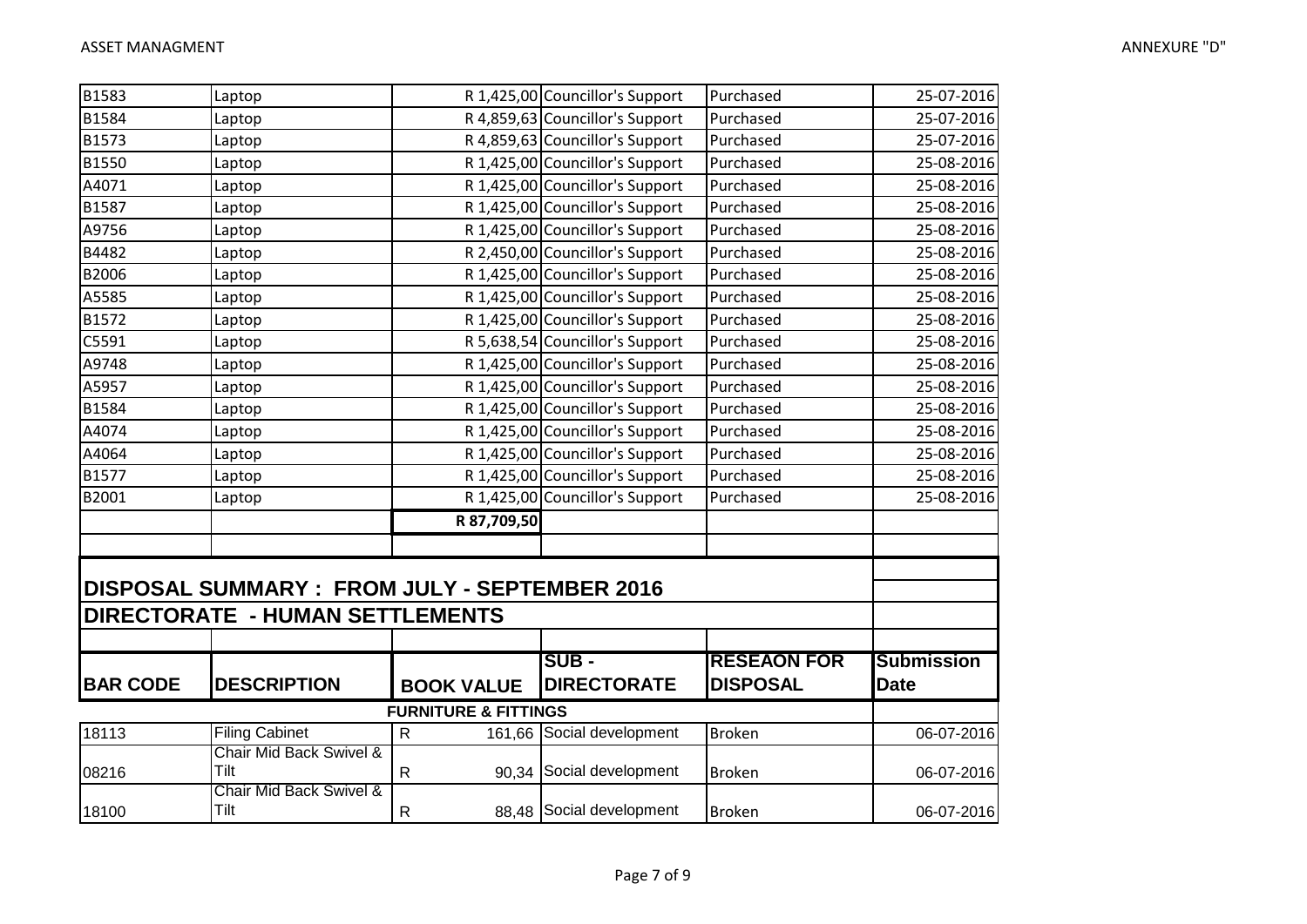|       | Chair Mid Back Swivel &         |                                 |                          |               |            |
|-------|---------------------------------|---------------------------------|--------------------------|---------------|------------|
| 18236 | Tilt                            | $\mathsf{R}$                    | 88,48 Social development | <b>Broken</b> | 06-07-2016 |
|       | Chair Mid Back Swivel &         |                                 |                          |               |            |
| 18096 | Tilt                            | $\mathsf{R}$                    | 88,48 Social development | <b>Broken</b> | 06-07-2016 |
|       | Chair Mid Back Swivel &         |                                 |                          |               |            |
| 18027 | Tilt                            | ${\sf R}$                       | 90,34 Social development | Broken        | 06-07-2016 |
|       | Chair Mid Back Swivel &         |                                 |                          |               |            |
| B6206 | Tilt<br>Chair Mid Back Swivel & | $\mathsf{R}$                    | 90,34 Social development | <b>Broken</b> | 06-07-2016 |
| 18093 | Tilt                            | $\mathsf{R}$                    | 88,48 Social development | Broken        |            |
|       | Chair Mid Back Swivel &         |                                 |                          |               | 06-07-2016 |
| 18091 | Tilt                            | $\mathsf{R}$                    | 88,48 Social development | <b>Broken</b> | 06-07-2016 |
|       | Chair Mid Back Swivel &         |                                 |                          |               |            |
| 29348 | Tilt                            | $\mathsf R$                     | 75,24 Social development | <b>Broken</b> | 06-07-2016 |
|       | Chair Mid Back Swivel &         |                                 |                          |               |            |
| 17892 | Tilt                            | $\mathsf{R}$                    | 90,34 Social development | <b>Broken</b> | 06-07-2016 |
|       | Chair Mid Back Swivel &         |                                 |                          |               |            |
| 18052 | Tilt                            | $\mathsf{R}$<br>88,48           | Social development       | <b>Broken</b> | 06-07-2016 |
|       |                                 | ${\sf R}$<br>1,129,14           |                          |               |            |
|       |                                 |                                 |                          |               |            |
|       |                                 | <b>FURNITURE &amp; FIXTURES</b> |                          |               |            |
| 26405 | <b>Book Trolley</b>             |                                 | R 46,64 Library          | <b>Broken</b> | 20-07-2016 |
| D1814 | Chair                           |                                 | R 60,00 Library          | <b>Broken</b> | 20-07-2016 |
| 66513 | Vaccum Cleaner                  |                                 | R 44,08 Library          | <b>Broken</b> | 20-07-2016 |
| 53926 | <b>Table Wood</b>               |                                 | R 21,64 Library          | <b>Broken</b> | 20-07-2016 |
|       | <b>Steel 4 Drawer Filing</b>    |                                 |                          |               |            |
| 63787 | Cabinet                         |                                 | R 42,43 Library          | <b>Broken</b> | 26-07-2016 |
| 96378 | Desk Wood 3 Drawer              |                                 | R 90,95 Library          | Redundant     | 26-07-2016 |
| 64006 | Wooden Book Shelf               |                                 | R 97,31 Library          | Redundant     | 26-07-2016 |
| 64030 | Chair Mid Back                  |                                 | R 88,48 Library          | Redundant     | 26-07-2016 |
| 64002 | Visitors' Chair                 |                                 | R 49,74 Library          | Redundant     | 26-07-2016 |
|       |                                 |                                 |                          |               |            |
| 73090 | cupboard Wood 2 Door            |                                 | R 78,31 Library          | Redundant     | 26-07-2016 |
| 73081 | Bookcase                        |                                 | R 97,31 Library          | Redundant     | 26-07-2016 |
| 73080 | Bookcase                        |                                 | R 97,31 Library          | Redundant     | 26-07-2016 |
|       |                                 |                                 |                          |               |            |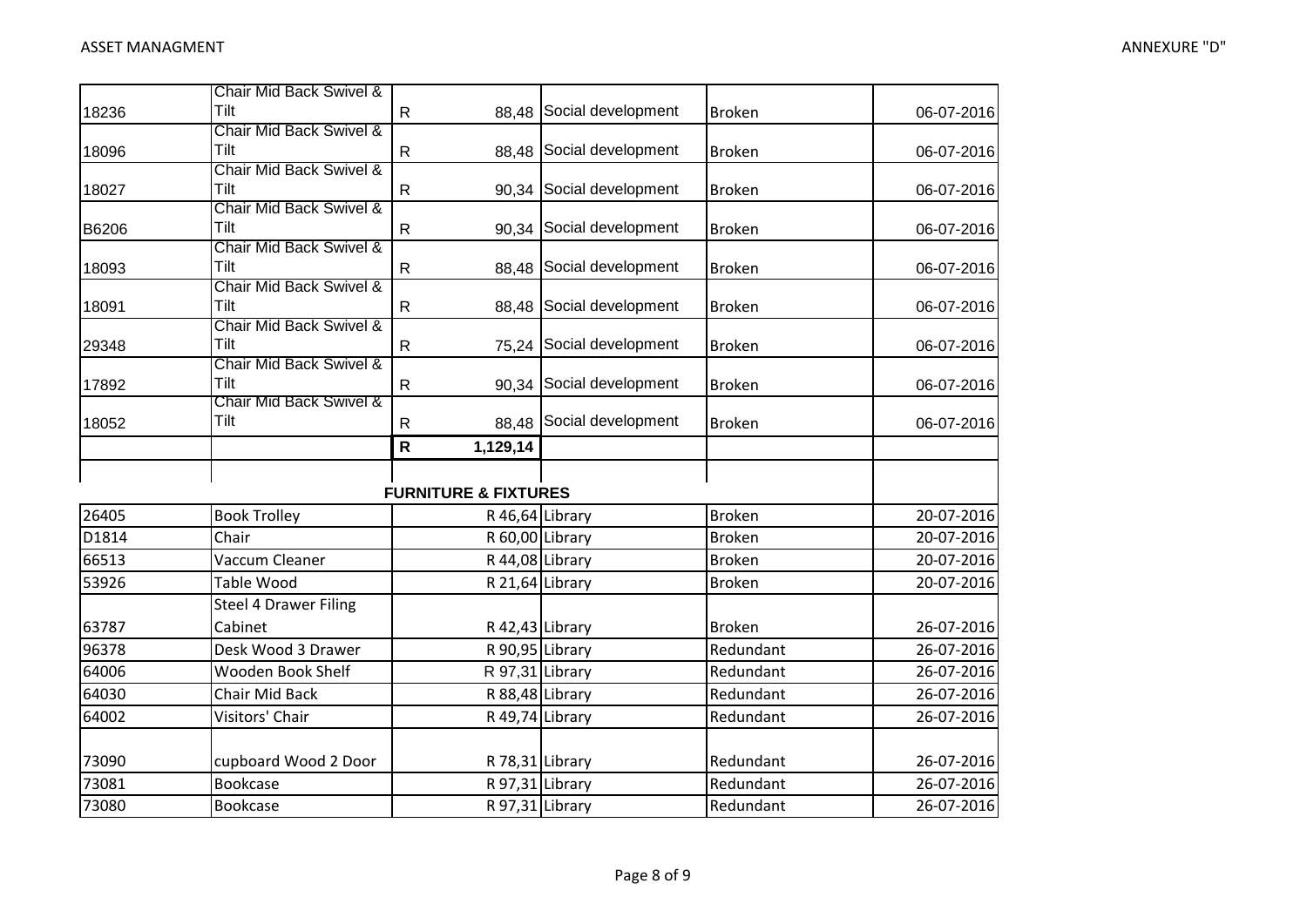| 73074                     | Old Heater                                          |                                 | R 77,48 Library           | Redundant          | 26-07-2016        |
|---------------------------|-----------------------------------------------------|---------------------------------|---------------------------|--------------------|-------------------|
|                           |                                                     | R 891,68                        |                           |                    |                   |
|                           |                                                     |                                 |                           |                    |                   |
|                           |                                                     |                                 |                           |                    |                   |
|                           | <b>DISPOSAL SUMMARY: FROM JULY - SEPTEMBER 2016</b> |                                 |                           |                    |                   |
|                           | <b>DIRECTORATE - SAFETY AND SECURITY</b>            |                                 |                           |                    |                   |
|                           |                                                     |                                 |                           |                    |                   |
|                           |                                                     |                                 | SUB -                     | <b>RESEAON FOR</b> | <b>Submission</b> |
| <b>BAR CODE</b>           | <b>DESCRIPTION</b>                                  | <b>BOOK VALUE</b>               | <b>DIRECTORATE</b>        | <b>DISPOSAL</b>    | <b>Date</b>       |
|                           |                                                     | <b>FURNITURE &amp; FITTINGS</b> |                           |                    |                   |
| 59354                     | 4 Plate Stove                                       |                                 | R 67,80 Fire - KwaZakhele | <b>Broken</b>      | 01-08-2016        |
| 59414                     | Chair                                               |                                 | R 75,24 Fire - KwaZakhele | <b>Broken</b>      | 01-08-2016        |
| 59502                     | Chair                                               |                                 | R 75,24 Fire - KwaZakhele | <b>Broken</b>      | 01-08-2016        |
| 59349                     | Chair                                               |                                 | R 75,24 Fire - KwaZakhele | <b>Broken</b>      | 01-08-2016        |
| 38357                     | Chair                                               |                                 | R 75,24 Fire - KwaZakhele | <b>Broken</b>      | 01-08-2016        |
| 38403                     | Chair                                               |                                 | R 75,24 Fire - KwaZakhele | <b>Broken</b>      | 01-08-2016        |
| 59571                     | Chair                                               |                                 | R 88,48 Fire - KwaZakhele | <b>Broken</b>      | 01-08-2016        |
| 59570                     | Chair                                               |                                 | R 75,24 Fire - KwaZakhele | <b>Broken</b>      | 01-08-2016        |
| 59567                     | Couch                                               |                                 | R 63,27 Fire - KwaZakhele | <b>Broken</b>      | 01-08-2016        |
| 59565                     | Couch                                               |                                 | R 90,34 Fire - KwaZakhele | <b>Broken</b>      | 01-08-2016        |
|                           |                                                     | R 761,33                        |                           |                    |                   |
|                           |                                                     |                                 |                           |                    |                   |
| <b>OVERALL BOOK VALUE</b> |                                                     | R 97,398,05                     |                           |                    |                   |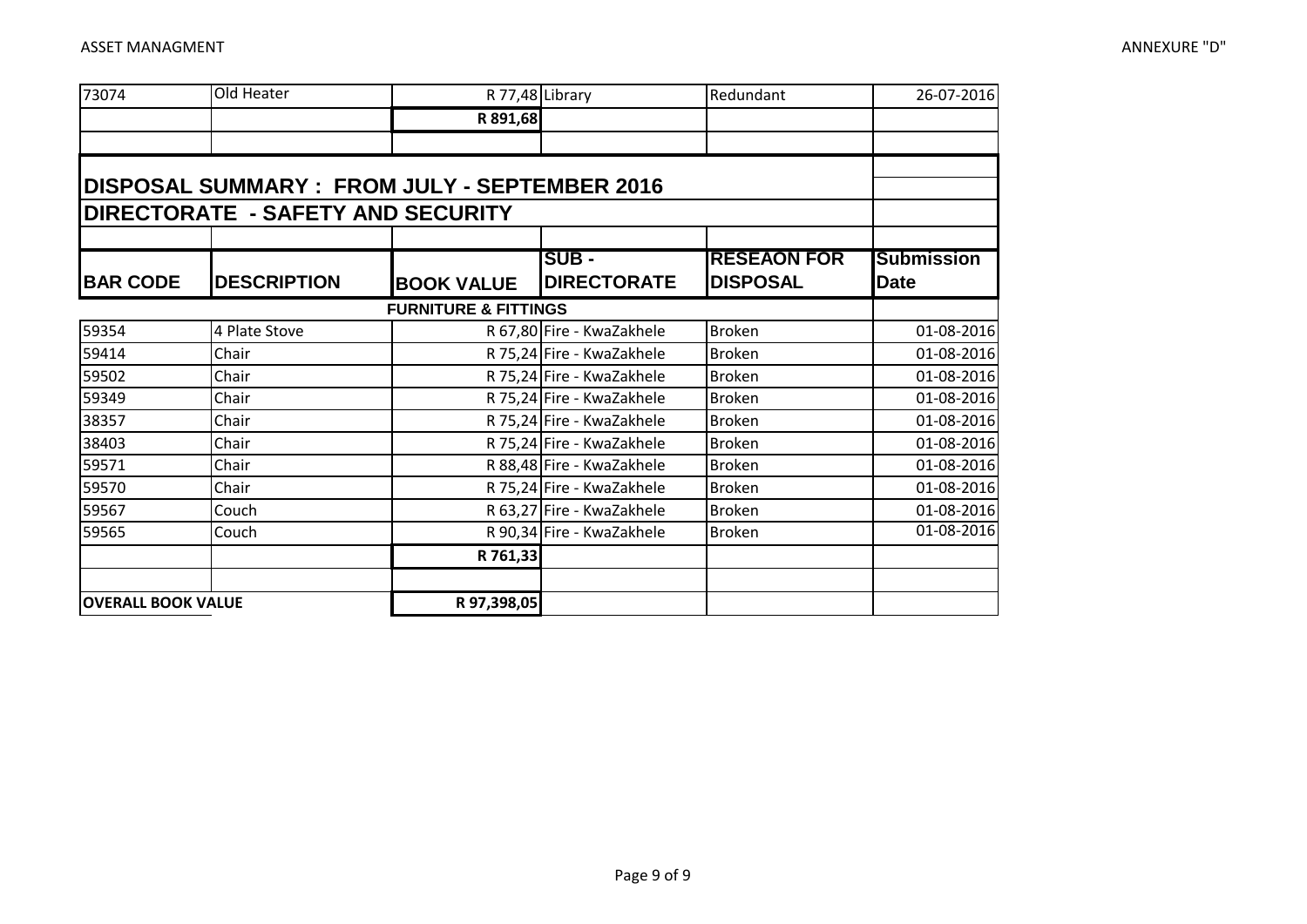